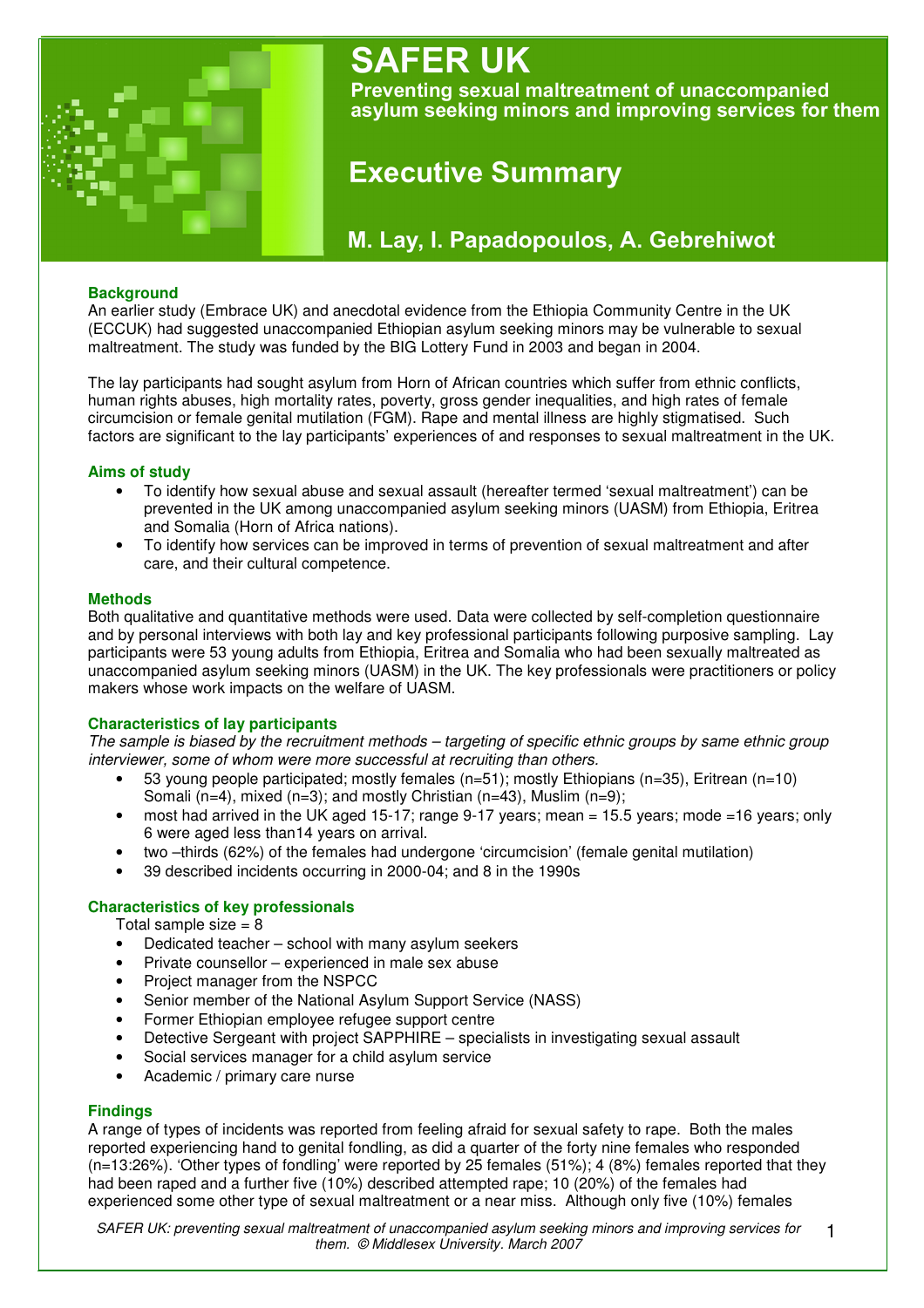indicated in their self-completion questionnaire that they had been sexually harassed, 29 (57%) described this in their interview. Several females reported two or more types of sexual maltreatment.

## **Location of incidents**

The victim's home was the most common location reported  $(n=19)$ . Others included the perpetrator's home (n=6), the perpetrator's car, outside, the workplace, and over the telephone.

#### **Frequency of sexual maltreatment**

Of 45 who reported the frequency of the incidents 33 (73%) reported more than one incident /near miss: 42% 2-3 times; 18% 4-6 times; 13% 10 or more times. Half (53%) reported being abused /sexually harassed by the same person more than once over a period of weeks, months or years.

#### **Age and circumstances at the time of the first incident**

Of 48 who gave their age at first sexual maltreatment/ near miss in the UK 36 (75%) were aged 16 or under; only 3 were aged under 13 years including both males. This relates closely to their age distribution on arrival. Three quarters (77%) experienced their first incident of sexual maltreatment during their first year in the UK. Of 43 who gave their living circumstances at the time, 9 were in foster care and 32 were in shared accommodation e.g. hostels, hotels, bed and breakfast or flats. Of these, only 11 girls reported living in single sex housing. One was in residential care and one was homeless *(these figures on accommodation are not provided in the full report)*. Few had contact with community organisations for their nationality.

#### **Perpetrators**

Over half (58%) reported that there had been more than 1 perpetrator at each event.

#### **Perpetrators' approach:**

- Treats or 'rewards for sexual favours' (n=31)
- Abuse of trust  $(n=8)$
- Exploited weaknesses  $(n=7)$
- Opportunistic (n=7)

## **Perpetrators' socio-demographic characteristics**

A large majority of the perpetrators were male (only 2 female). 24% of lay participants believed the perpetrators (as groups or individuals) were teenagers; 42% said they were in their 20s; 24% in their 30s; 10% said in 40s. Most said the perpetrators were African or 'black'; others were believed to be Arabs, white and black British, Afghans, Pakistanis and East Europeans. Some were believed to be refugees or asylum seekers. Many lived nearby or shared the accommodation including the toilet and kitchen of the victims.

#### **Perpetrators' profiles**

Some, particularly paedophilic perpetrators, abused their position of trust e.g. a foster carer and a residential social worker. Young 'predatory males' often acted in groups or alone to sexually harass and assault their teenage female victims. Older 'rescuer /father figure' males, often Africans settled in the UK targeted their female victims by befriending or grooming them and later sexually abusing them.

### **Relationship to perpetrator**

Many of the young people knew the perpetrator(s) as they lived in the same accommodation or nearby  $(n=17)$ . Others were a friend of a friend  $(n=8)$ ; acquaintances  $(n=4)$ ; home or hostel staff  $(n=3)$ ; a foster parent (n=1); a manager/ employer (n= 2); a classmates n=2; or others (n=6) including the children or friends of foster parents. However, many said they were strangers (n=14).

#### **Main risk factors (lay participants' views)**

Common reasons given for their vulnerability were a lack of information and knowledge about sexual abuse and their rights (n=22), being without their family (n=19), loneliness /isolation (n=18), their housing situation e.g. mixed sex, mixed ethnicity ( $n=19$ ), their proximity to potential perpetrators ( $n=17$ ); and a lack of monitoring/ supervision. Other risks included being female (n=15), young (n=14), or foreign (n=9); having language problems  $(n=9)$ ; and cultural factors  $(n=5)$ , such as being secretive and shy, sexual maltreatment being a taboo subject therefore unlikely to be disclosed, and trusting own country folk and older people.

#### **Main risk factors (professional participants' views)**

Being needy emotionally and financially was thought to reduce the resistance of UASM. Other factors given included being in an alien culture with language problems and ignorance of their rights or the system; lack of supervision and monitoring; housing issues - inadequate supervision and large groups of UASM easily

*SAFER UK: preventing sexual maltreatment of unaccompanied asylum seeking minors and improving services for them. © Middlesex University. March 2007*  $\mathcal{P}$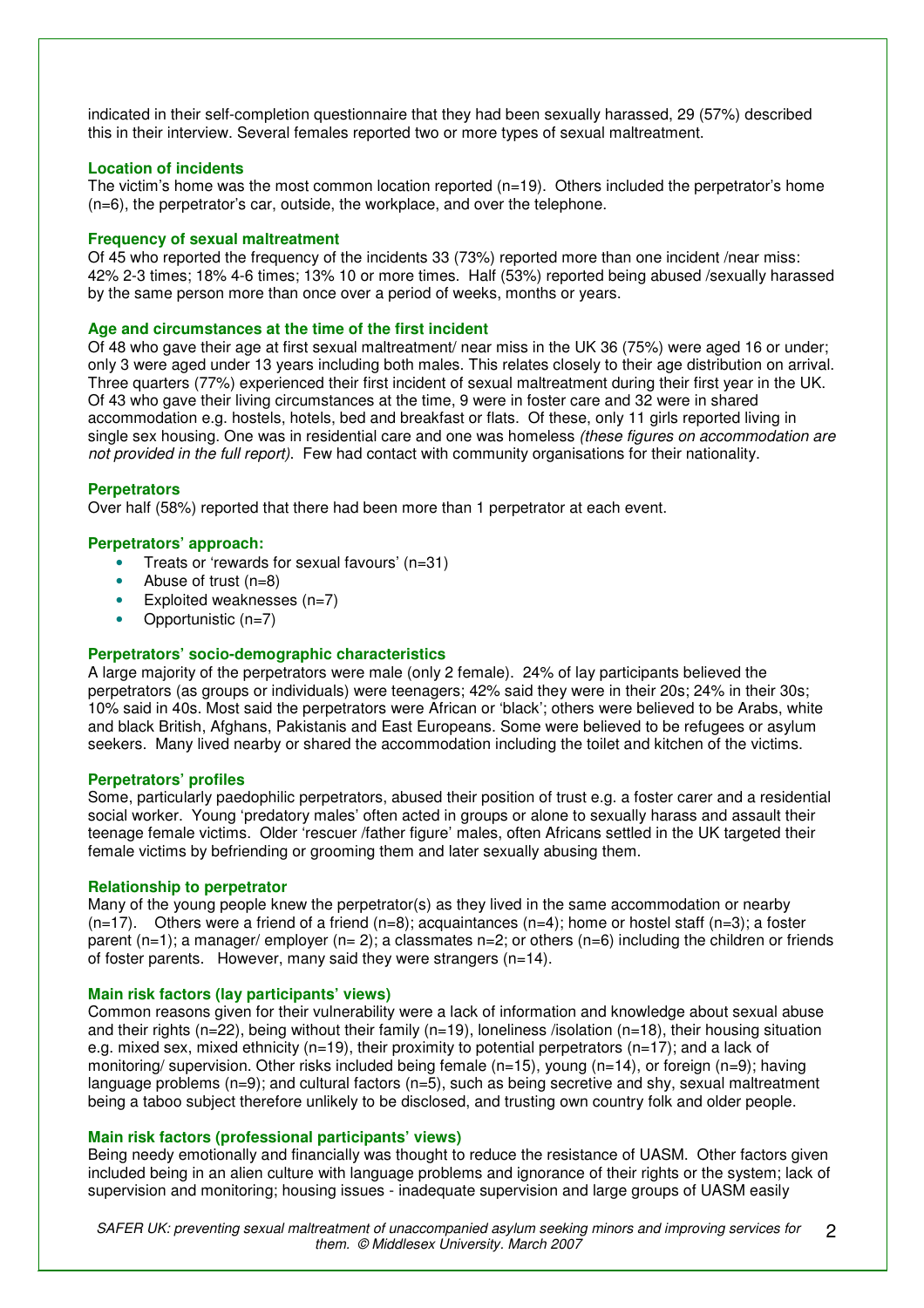targeted; poor inter-agency communication; UASM being a low priority; lack of professional expertise; females seen as sex objects; and racism and discrimination.

## **Mental health problem or symptoms since experience of sexual maltreatment**

Symptoms of mental distress were common (76%), such as anxiety and depression. Symptoms and problems reported by more than 50% of young people were: lack of self-esteem/ confidence; persistent nightmares; difficulties finding/ keeping friendships or sexual relationships; amnesia for the event or time around the event; and feeling life was not worth living. Some (24%) had psychiatric symptoms and were prescribed medication or were hospitalised as a consequence of their sexual maltreatment. Only one admitted drug or alcohol abuse. Those who reported that the perpetrator 'gave rewards for sexual favours' more often had five or more mental health symptoms (68% v 26%) as did those who had multiple perpetrators at each event (73% v 24%). Those with five or more mental health symptoms more frequently reported physical health problems (44% v 11%). These associations were statistically significant ( $p = < 01$ ).

#### **Who the lay participants told about their sexual maltreatment**

In the interviews 17 young people said they had told nobody about their sexual maltreatment, 29 had told a friend or peer; 23 sought professional help. Less than half of those who reported having had a social worker reported it to them (n=14/ 31). 7 sought help from a GP but did not disclose the incident(s). 4 reported the incident to police but there were no prosecutions.

#### **Reasons for non-disclosure**

The reasons given for non-disclosure included fear of consequences or of retaliation; fear of what others might think of them; shame and self blame; believing they would not be believed or that nothing would be done. Not having anyone to tell and not knowing how to report or complain. Cultural reasons, such as shyness, stigma and taboo were also commonly reported. Ethnic loyalty e.g. the perpetrator having the same ethnicity as their social worker or as themselves, and lack of English language skills were further reasons given for not reporting an incident.

#### **Factors associated with disclosure**

Being warned as a child that adults might sexually abuse them increased the likelihood of disclosure (81% versus 41%) and the likelihood of seeking professional help (56% versus 21%). Having multiple perpetrators, the frequency of incidents, or 'rewards for sexual favours' were NOT associated with disclosure, neither was the 'quality of sex education' (in terms of it being 'good', 'fairly good', not good', or 'non existent').

#### **Conclusions**

The UASM who participated in our study had fallen victim to sexual maltreatment within a context of poor support and supervision and high exposure to perpetrators, many of whom were living within the same accommodation or nearby. Some perpetrators appear to have deliberately targeted these children and young people who were devoid of the care and protection of their families. Many of them suffered greatly afterwards with mental health difficulties which impacted on their ability to fully engage in activities of everyday life without fear. More needs to be done to ensure that UASM are properly protected. In particular they need to be provided with safe and secure single sex accommodation with higher levels of supervision and monitoring. They also need opportunities to form relationships with trustworthy others from their own culture within a safe context. This is particularly important in their first year in the UK when they appear to be most vulnerable, irrespective of their age. Other recommendations are outlined below and include addressing perpetrator issues.

# Recommendations for the prevention of sexual maltreatment:

# **Reduce motivation to commit sex acts with inappropriate/ unwilling partners**

- Remove the temptation –asylum seeking males not to be housed with or near young female asylum seekers and disallow unsupervised male visitors to female accommodation.
- Reduce time adult asylum seekers spend awaiting a decision (to reduce the 'idle' period)
- Provide asylum seekers with opportunities to build self-esteem and to gain emotional fulfilment

#### **Strengthen perpetrator's internal barriers**

- Educate that sex offences are crimes
- Punish offenders
- Reform offenders whilst in prison
- Educate perpetrators about harm to victims to increase empathy
- Educate /socialise males to respect females and to not abuse power over them

*SAFER UK: preventing sexual maltreatment of unaccompanied asylum seeking minors and improving services for them. © Middlesex University. March 2007* 3